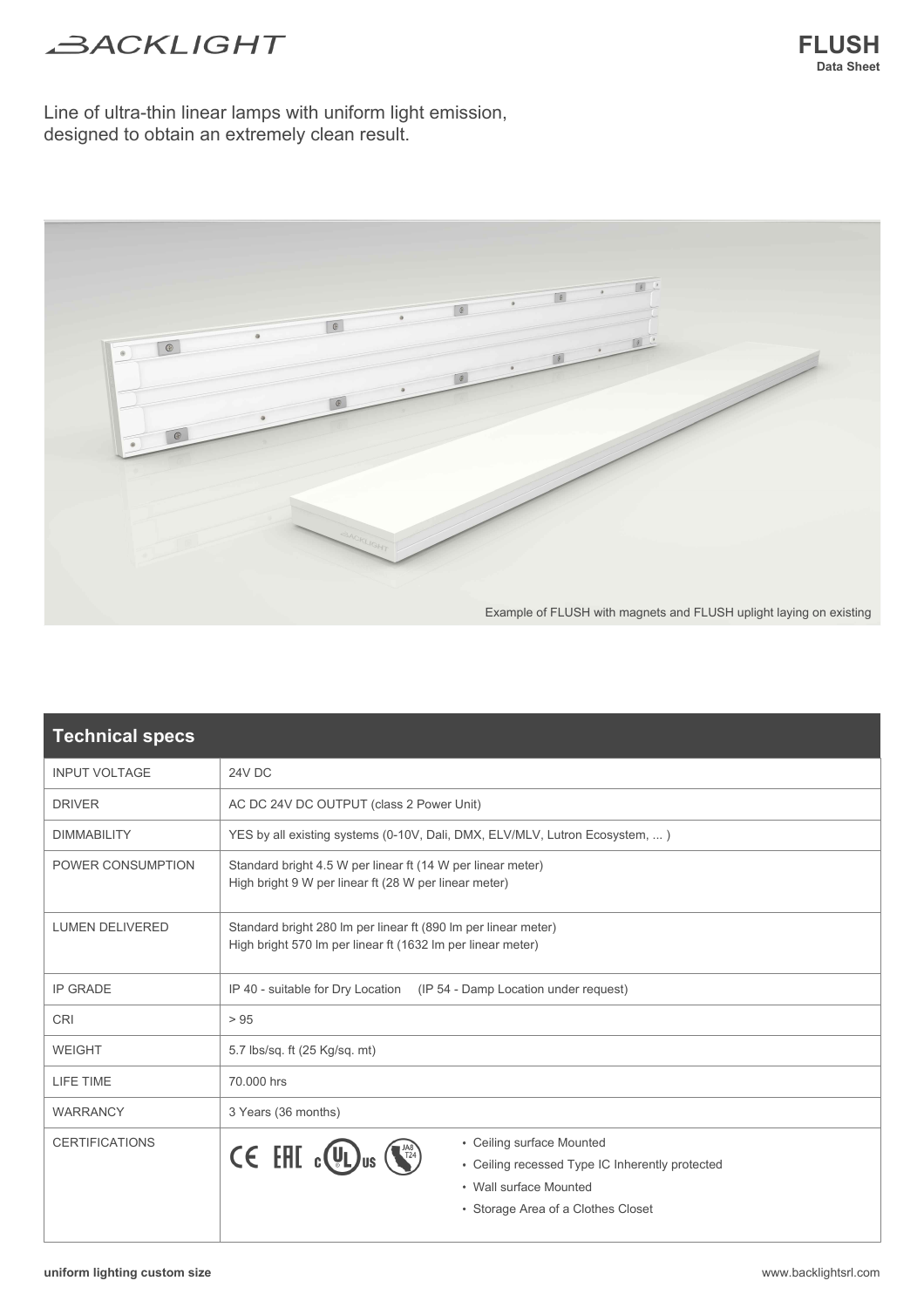



| Name   Use * \ |                                               | Size *                                                              | IP                                        | Kelvin **                                                                                                                                                 | <b>Brightness</b>                                                            | <b>Dimming</b>                                                             | <b>Mounting system *</b>                                                                      |
|----------------|-----------------------------------------------|---------------------------------------------------------------------|-------------------------------------------|-----------------------------------------------------------------------------------------------------------------------------------------------------------|------------------------------------------------------------------------------|----------------------------------------------------------------------------|-----------------------------------------------------------------------------------------------|
| <b>FLUSH</b>   | Ceiling<br>Wall<br>Floor<br>Cabinet<br>Mirror | L - linear<br>(Width x Length)<br>B - bespoke<br>(Need CAD drawing) | IP40<br>(Dry loc.)<br>IP54<br>(Damp loc.) | $\bigcirc$ 2700 K<br>$\bigcirc$ 3000 K<br>$\bigcirc$ 3500 K<br>$\bigcirc$ 4100 K<br>$()$ 5000 K<br>$\bigcirc$ Tun W (27K-65K)<br>$\frac{1}{\sqrt{2}}$ RGB | Standard bright<br>(4.5 W/ft - 14 W/mt)<br>High bright<br>(9 W/ft - 28 W/mt) | No dimming<br>$0-10V$<br>Dali<br><b>DMX</b><br>ELV/MLV<br>Lutron Ecosystem | No mounting system<br>Magnetic<br>Steel Cords (Shy suspended)<br>Uplight (Laying on existing) |

\* Backlight reserves the right to modify and advise in case the dimension of the panel doesn't allow to use the system selected. \*\* Other K and RGBW under request.

| <b>Cable options</b>                                                                                                  | <b>Other options</b>                                                                                                                                                                                                                 |  |  |  |
|-----------------------------------------------------------------------------------------------------------------------|--------------------------------------------------------------------------------------------------------------------------------------------------------------------------------------------------------------------------------------|--|--|--|
| A - end feed<br>B<br>B - backfeed<br>C - side feed                                                                    | FINISH: Standard RAL 9010<br>(Custom RAL under request)<br>PRINTING: Printing on Backlight surface using a new UV technology<br>(High Resolution file needed)<br>FACE WORKING: Lowering of the surface for your framing accomodation |  |  |  |
| Cable from BKL ~ 20" (500 mm) + Extension cable ~ 40" (1000 mm)<br>Custom length of cables under request. BKL + Exten |                                                                                                                                                                                                                                      |  |  |  |